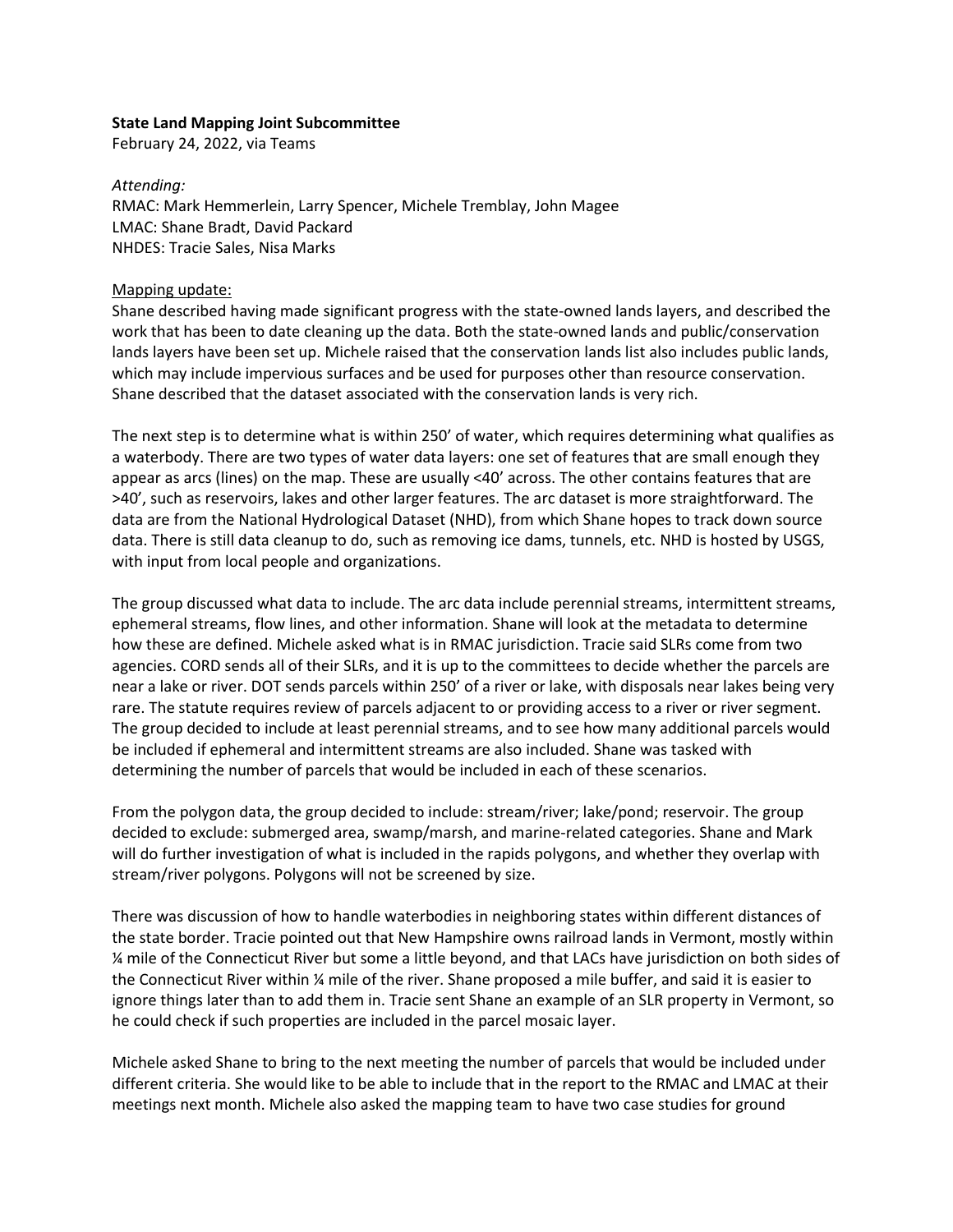truthing the process at a future meeting – one lake case and one river case. Larry suggested using Livermore Falls on the Pemigewasset River for the River case. Dave tasked Mark with selecting a lake case from DOT lands.

# Criteria list

Michele shared a crosswalk between the subcommittee's draft criteria and the RMAC's SLR checklist, with the goal of showing whether the criteria capture the items of the SLR checklist. Dave will add LMAC checklist items to the crosswalk. Michele asked each member of the subcommittee to review the crosswalk ahead of the next meeting to see if the criteria capture the needed information. She envisions a later step of determining whether to add/remove/keep each of the draft priority criteria. There was discussion of whether to add floodplains as a criterion or not; it was decided to see how they are represented in the checklist first.

## Criteria:

- Adjacency
- Access
- Water quality (WQ)
- Biologic integrity
- Cultural
- Esthetic
- Floodplains provisionally going to look at the crosswalk? Put under WQ and biologic?

Mark asked how each of these will be rated, which will be discussed next meeting. He also volunteered to prepare a data dictionary for the criteria, once finalized. John pointed out it would be helpful to put the checklist items into the same order as criteria.

Michele mentioned that the group may want to weight the priorities in some way, which would need to be done in a consistent way.

Access was used as an example of the different types of ranking that could be used, such as easy/medium/hard for access versus essential/neutral/unimportant for access.

**Other business**: Joe is not planning to attend future meetings, but invited group members to reach out with specific asks.

#### **Action Items:**

- Mapping group will work on Livermore Falls as a river example to workshop at next meeting
- Mark to select a lake example to workshop at next meeting
- Shane will clean up data from the NHD dataset, defining what waterbodies are in
- Shane to investigate whether rapids is truly all overlapping with rivers polygons.
- Shane to determine how many state-owned and public/conservation parcels are within 250' of waterbodies, in two scenarios: perennial waterbodies only, and perennial + intermittent and ephemeral
- Dave to add LMAC checklist to the draft crosswalk, send to Michele. Michele will distribute
- Mark will draft data dictionary after checklist crosswalk has been compiled